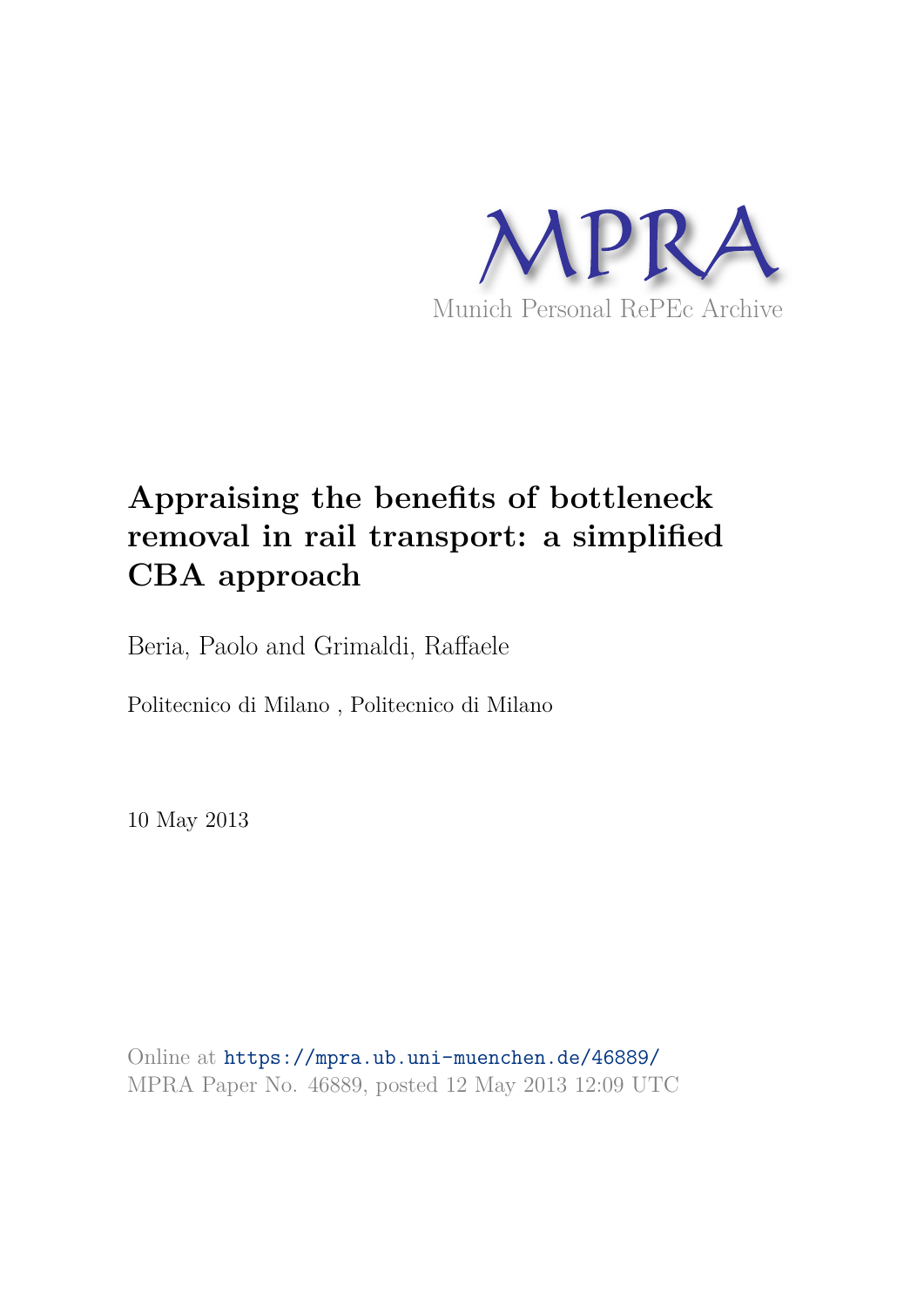### POLITECNICO DI MILANO





# **Appraising the benefits of bottleneck removal in rail transport: a simplified CBA approach.**

**Paolo Beria, Raffaele Grimaldi** 

Politecnico di Milano – Dipartimento di Architettura e Studi Urbani.

**May 10th, 2013**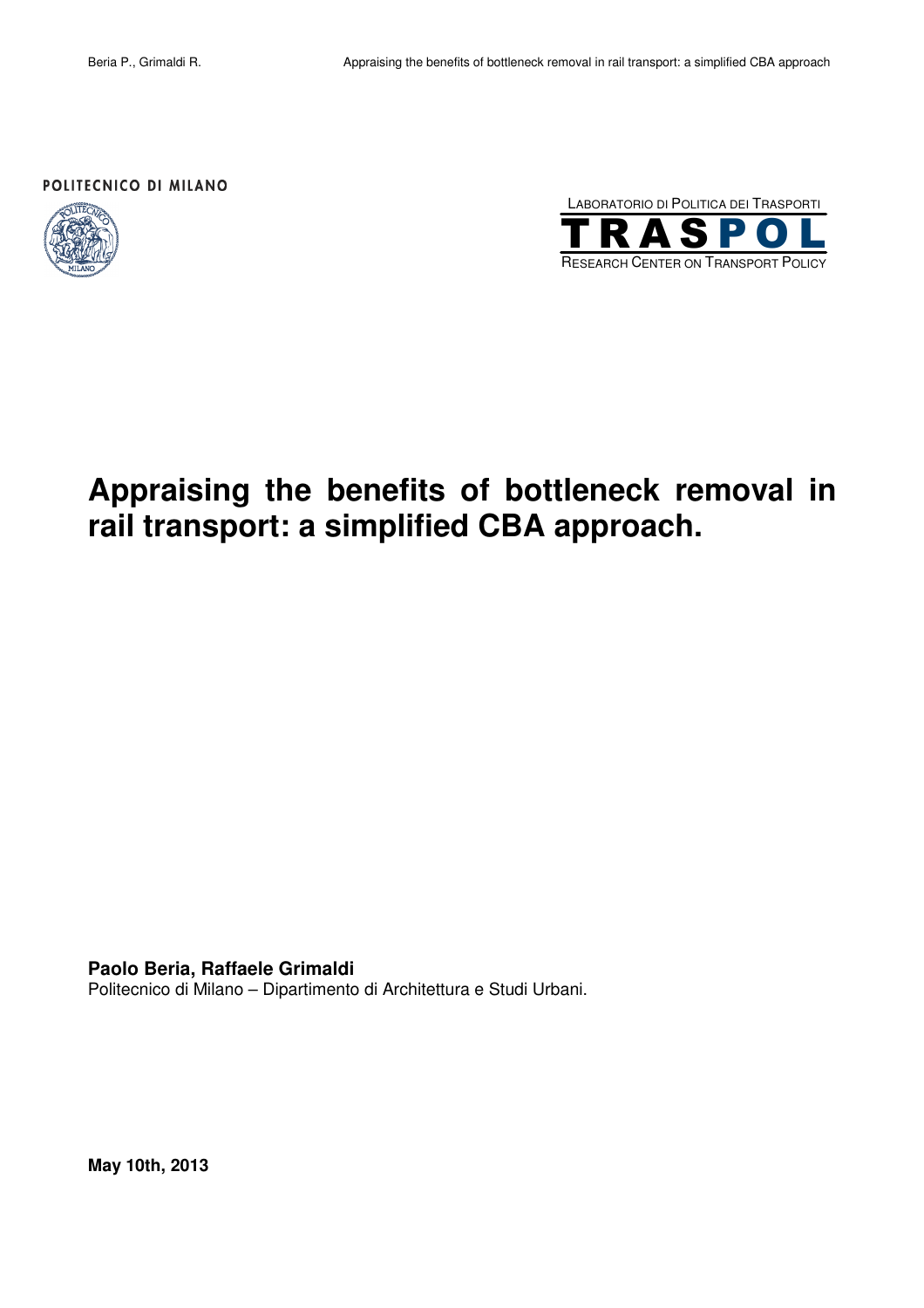#### Abstract

The removal of infrastructure bottlenecks is widely considered among the most profitable interventions, in socio-economic terms, and rail transport is not an exception. However, as outlined for example by RailPAG (2005), the measurement of the related benefits is difficult and no specific manuals indications seem to exist. From a general point of view, by removing a rail bottleneck we expect at least two kinds of benefits: direct benefits to transport users and external benefits to the rest of society (environmental externalities, accidents and congestion) due to the avoidance of possible shift to more impactful transport modes. The first effect is particularly hard to correctly evaluate, especially without a complete transport model, and thus CBAs currently performed might often result biased.

The aim of this paper is to propose a simplified approach to estimate the effects of a capacity constraints for a simple rail network, and assess its removal through a CBA.

In the first part, we briefly analyse the transport economics literature on the issue. In the following we introduce the proposed methodology, based on the use of a standard logit model, to measure the rail users' generalised costs with and without the capacity constraint, and the consequent users and social surplus variation. The model is specified initially for a single link and then extended to a more complex network. Then, we outline the other elements to be included into a CBA in addition to surplus variation: rail service performance improvements, external costs associated to road shift and possible wider economic effects. We also discuss the effect of regulation in the distribution of calculated surplus variations.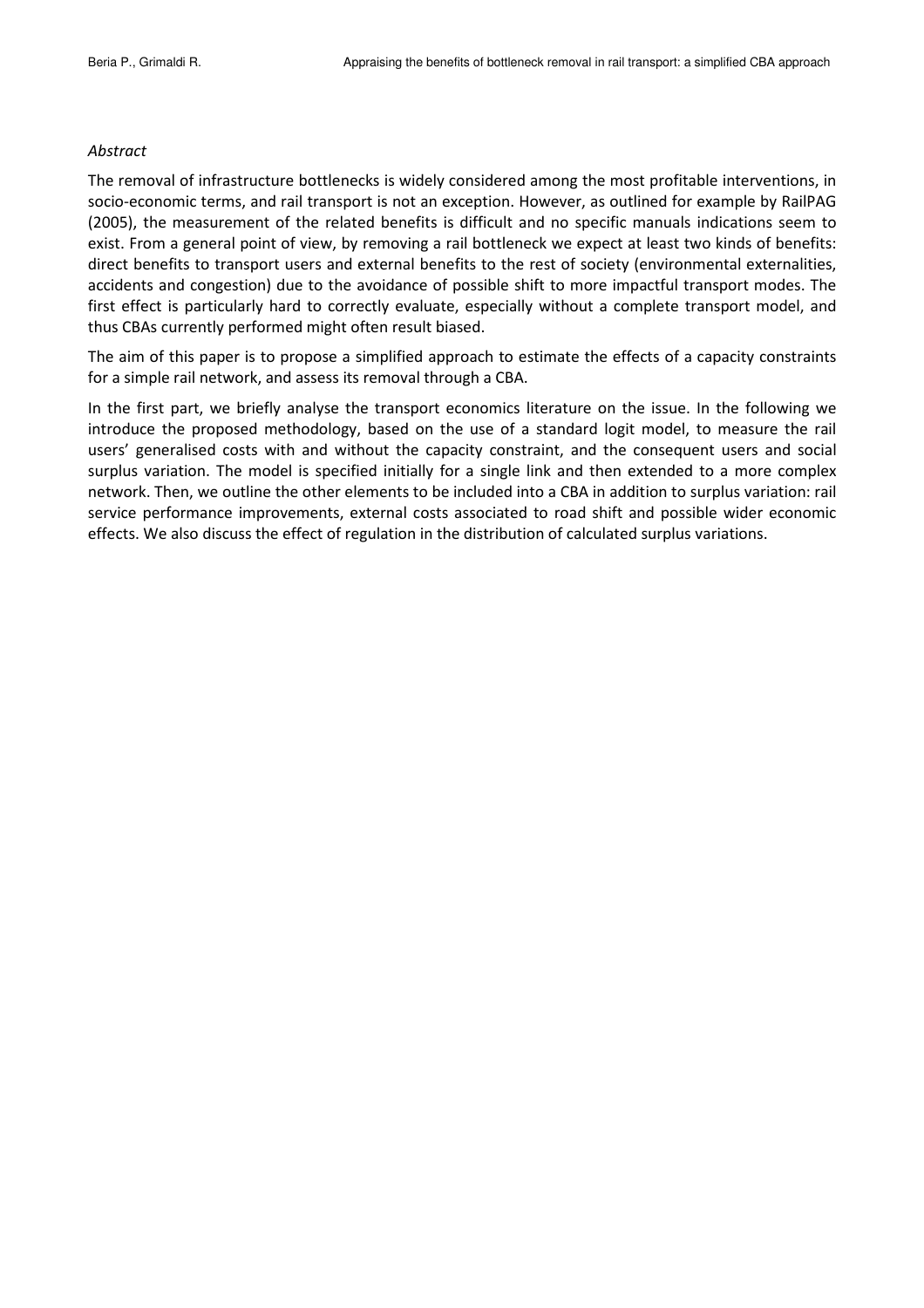## 1. Introduction

This working paper includes a preliminary formulation of an approach to the calculation of bottlenecks removal benefits, to be consistently used in a Cost Benefit Analysis (CBA).

The "simplification" consists in the fact that the methodology is suitable to be applied without a full transport simulation model describing the upstream and downstream network and the complete origindestination (OD) matrix of traffic. Instead, the methodology is based on two components: a calibrated logit model - capable to simulate the modal shares of traffic in the bottlenecked section only - and the so called "rule of half", to consistently calculate the user surplus variations in a CBA without explicitly knowing the demand function.

The paper is structured as follows. We initially introduce (Section 2) how known literature deals with the benefits of bottleneck removal into CBAs. Section 3 describes the core of the methodology, applied to the simplest case of single segment network. The following Section 4 extends the base case to a generic network, in which one or more segments may reach saturation, proposing a simple algorithm to calculate the corresponding extra-costs and traffic. Section 5 briefly outlines a parallel but crucial aspect: how market conditions and capacity allocation mechanisms influence the users and the social costs of bottleneck. Finally, in Section 6 we describe how a full CBA, including also the shadow cost of bottleneck, must be performed. Section 7 concludes.

# 2. The core benefits of bottleneck removal: scarcity and congestion

The way a bottleneck removal should be assessed in socio-economic CBAs seems quite neglected in the literature, quite surprisingly considering its importance and representing a very common issue. The Railway Project Appraisal Guidance (RailPAG: EC-EIB, 2004) stated that "the measurement of benefits from bottleneck removal is obviously very difficult. In particular because, under congestion conditions, there are always substantial tradeoffs (for instance between additional traffic and safety conditions) that are difficult to estimate. This is, in any case, a technical question that requires substantial research and should be dealt with in specific manuals."

The same guidance proposes a case study example about the appraisal of a bottleneck removal (Case Study 3, page 96), however no specific methodology is proposed to estimate the benefits: "A bottleneck will typically be associated with congestion. Small deviations to train plans (train delays) will result in the need to readjust train schedules significantly. A removal of the bottleneck will hence often have significant repercussions on reliability. The improvement in reliability will affect the costs of the rail operators, and these savings could be significant but difficult to trace and measure. Improvement in reliability will also lead to shorter travel times and so to an improvement in the welfare of travellers over and above average time savings. These improvements will have to be valued separately and accounted for in the analysis, otherwise the real benefits of the project will not be covered. On the other hand attention must be paid not to doublecount time savings under the "reliability" label." The guidance focuses on effects for users remaining on the rail line, but does not consider what happens to the others.

In the Strategic Business Case of the British "New Lines Program" (Network Rail, 2009), freight benefits due to a release of freight paths on the conventional West Coast Main Line after the building of the planned parallel High Speed 2 line, have been calculated using the so called "sensitive lorry miles avoided" approach (SRA, 2003): they attach to each kilometer (mile) that is expected to shift from road to rail transport after the bottleneck will be removed a net external cost saving (i.e. the difference between generated gross external costs - in terms of accidents, congestion and environmental impacts - and paid fuel taxes). Again, it seems that no surplus gain has been assessed for trains excluded from the congested rail line without the investment.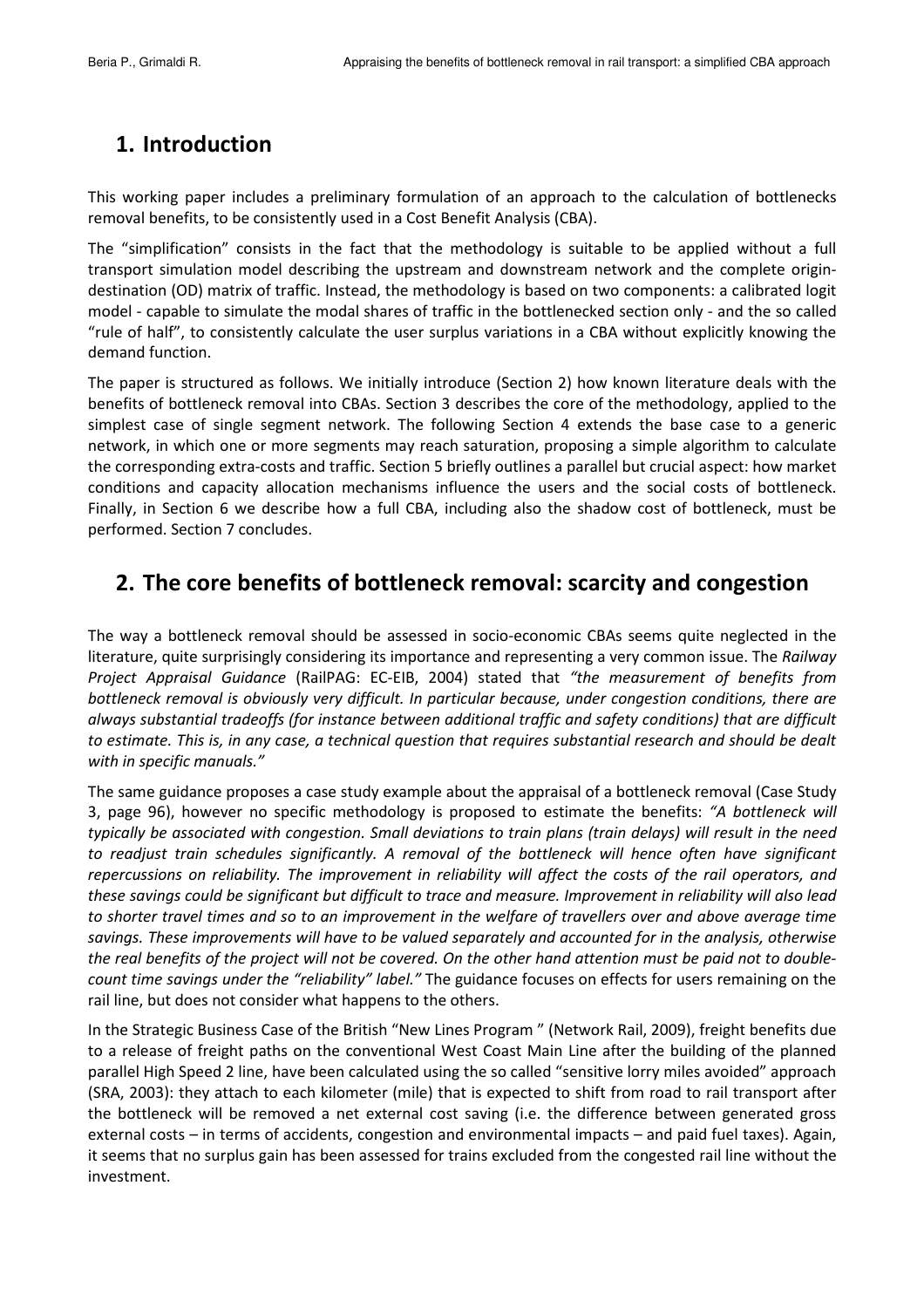Nilsson (2012) explains how congestion, in the way it is usually understood in road transport, takes the form of two different components in rail transport:

- a scarcity problem; and,
- $\sim$ a congestion problem.

The problem of scarcity rises when it becomes difficult, and gradually impossible, to build a timetable capable of guarantee all the requested slots. The problem of congestion instead appears after the timetable has been designed, since the planned timetable might be disturbed by delays and irregularities.

With this respect, Nash and Samson (1999) outlined how "the main consequence of full utilisation of capacity is that users simply cannot get the capacity they want when they want it; they have to run their trains at times and possibly speeds different to their preferred alternative, or to give up the journey."

Eliasson and Borjesson (2012) discuss about how rail travel time-capacity relationships, that would allow to estimate the benefits of a bottleneck removal, is a field that would require further research. The authors demonstrate how timetable assumptions influence the results of railway investment appraisals. In the Swedish appraisal practice (Eliasson and Borjesson, 2012) train travel time-capacity relations are provided by the official guidelines, and the most common approach is to simulate the same planned timetable in both the do nothing and investment alternatives and compare the resulting travel times.

Our approach instead tries to practically evaluate the socio-economic effects of bottleneck, starting from its consequence, that is an artificially constrained mode share, trying to simplifying and overcoming the difficulties related to the construction of such a relationship. We will focus in the following sections on the appraisal of the main consequence of rail bottlenecks: the scarcity problem.

In this paper we will not deal the issue of how rail capacity can be assessed and which values should be chosen: it is however clear that this is a crucial issue, as its value  $-$  and the consequent timetable assumptions (Eliasson and Borjesson, 2012) - determines how much scarcity or congestion will rise, thus changing the results of the CBA.

## 3. Base case: single line and single relationship

### 1.1 The model

Let's consider a relation A to B, where two transport modes compete, for example "rail" and "road".

We assume that the traffic and the modal split are known in year 0. We also assume that it is possible to make an estimation of average generalised costs for the users of the two modes passing through A-B. To the contrary, in absence of a full transport model, we cannot estimate the generalised cost (hereinafter "GC") for every type of user and for every OD couple, neither on the currently used alternative nor on all the other possible alternatives. So, we cannot simulate their behaviour and moreover the rise in generalised costs due to bottleneck.

An example (Figure 1) can help us in understanding the point.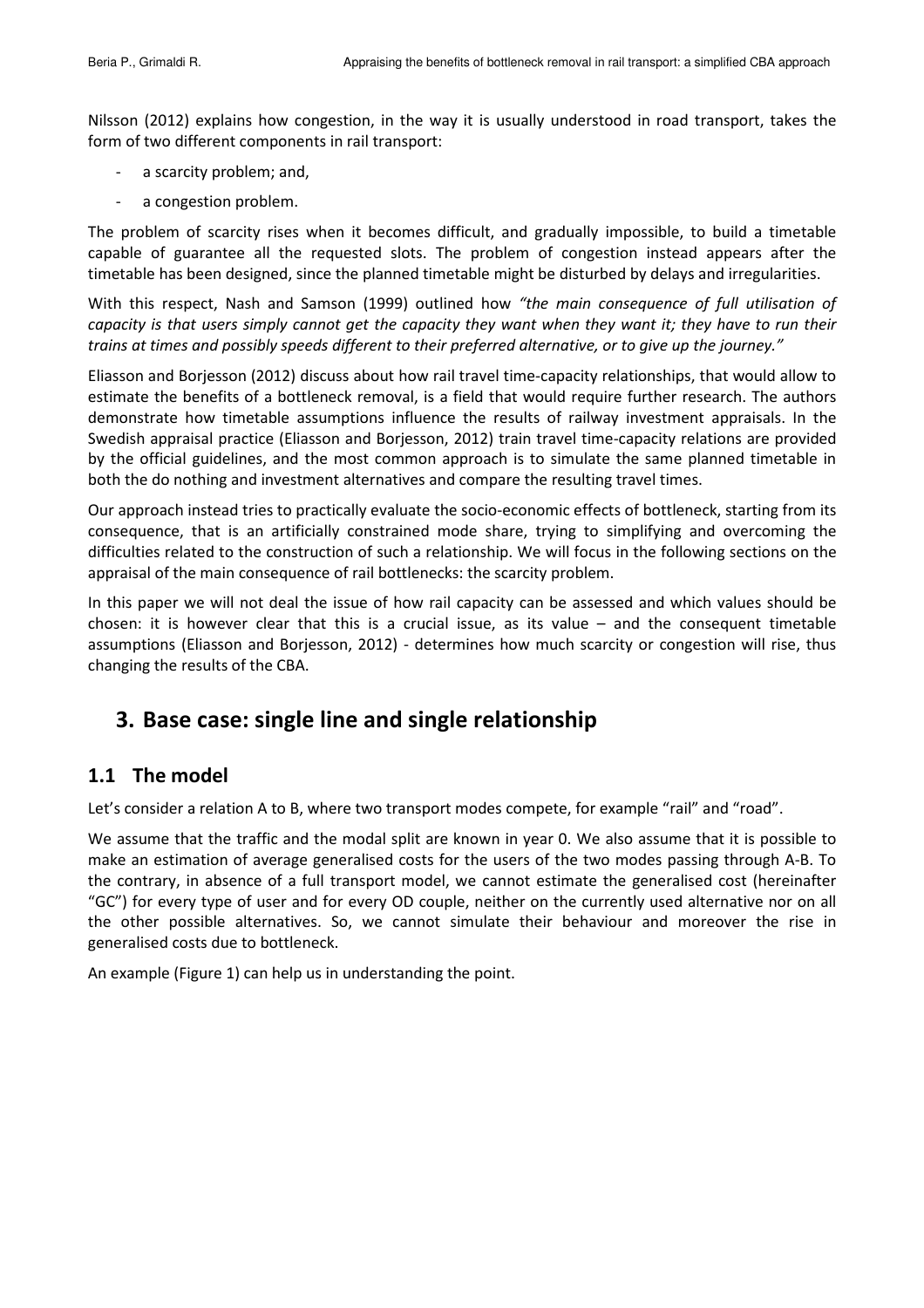#### **Figure 1 - Example of network**



Users of the section A-B come from the two origins  $O_1$  and  $O_2$  and all go to the destination D. We do not exactly know their GCs, neither where they exactly come from. We just know that their paths O<sub>1</sub>ABD and O<sub>2</sub>ABD pass through section A-B, divided into the two available modes, "rail" and "road" (both available from  $O_1$  to D and from  $O_2$  to D). Actually, their choices depend on many individual characteristics, like their origin, their upstream and downstream paths and modes, their value of time (in its different component), their transport costs (both depending on what they carry), etc.

Let's consider the case in which traffic increases and a bottleneck in the A-B "rail" segment occurs. In this case they will individually evaluate their best possible substitute options, choosing the best one. This is what transport models simulate, starting from a full OD matrix and from a full network description. For example, some of them (say those from  $O_1$ ) could prefer to switch to the "road" mode, because the extracost for them is lower than the extra-cost of the saturated rail line and of any other known alternative. To the contrary, others (say those from  $O_2$ ) could radically change path and now prefer the link "another path".

The scarcity cost of the bottleneck (more precisely, its "unit shadow cost") is then dependant on:

- 1. the OD matrix:
- 2. the network characteristics;
- 3. the users characteristics.

Many of these aspects cannot be fully understood without a transport model and, consequently, the benefit estimation of the bottleneck removal is hard to quantify.

### 1.2 Generalised costs and traffic under saturation

However, random utility models (typically logit) applied to a specific network section are used exactly to describe the behaviour of heterogeneous users starting from the average costs (or utilities; see Cascetta, 2001) and assuming a particular distribution of the singular costs (or utilities), not included in the deterministic measure.

So, through a logit model it is possible to estimate a modal share due to average conditions, given a certain distribution of individual behaviours, without knowing the behaviour of single users. In this example, we will refer to a simple binomial logit, like the one in Equation 1.

$$
p_{\text{real}} = \frac{\exp(\lambda \cdot GC_{\text{real}})}{\exp(\lambda \cdot GC_{\text{real}}) + \exp(\lambda \cdot GC_{\text{road}})}
$$

**Equation 1** 

Where  $p_{\text{rad}}$  is the mode share of rail transport, GC<sub>rail</sub> and GC<sub>raad</sub> are the average generalised costs of respectively rail and road transport, and  $\lambda$  is the calibration parameter of the model.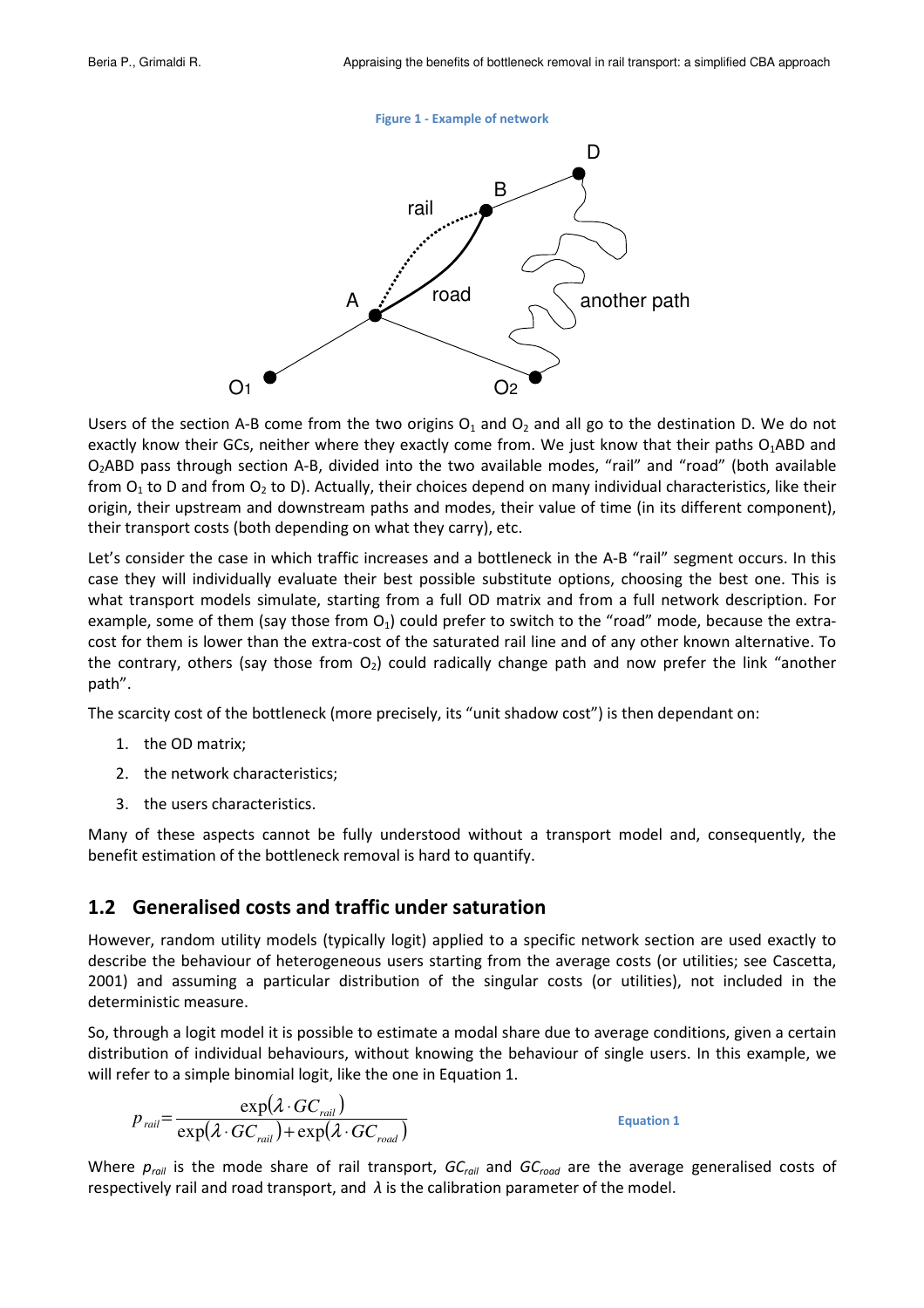The following Figure 2 depicts the concept.



Rail, road and the consequent total traffic on the section A-B would exogenously rise. However, at a certain moment, rail increase is capped as the section reaches its capacity: exogenous increase is no more possible and part of traffic shifts to its second best alternative, in this simplified case the parallel road.

In particular, we use logit models in two steps. The first is necessary to estimate the parameters (calibration), if not otherwise known.

Step 1: GC<sub>rail</sub>, GC<sub>road</sub>, observed modal share  $\rightarrow$  parameters

Step 2: GC<sub>road</sub>, constrained modal share, parameters  $\rightarrow$  GC<sub>rail,bottleneck</sub>

We thus obtain that the average generalised cost of rail transport when saturation rises is given by Equation 2.

$$
GC_{\text{real},\text{bottlence}} = \frac{1}{\lambda} \cdot \left\{ \ln \left[ \frac{\exp(\lambda \cdot GC_{\text{road}})}{p_{\text{real},\text{bottlence}}} - \exp(\lambda \cdot GC_{\text{road}}) \right] \right\}
$$
 Equation 2

Logit of step 1 is applied until moment 1, when quantities are known and average GC of the two modes can be estimated. Thanks to this step, using many years as observations, logit parameters can be calculated. Alternatively, if literature parameters are available, the first step can be used instead to estimate the GC<sub>rail</sub>, which is often harder to estimate than as for road traffic.

Logit of step 2 is applied yearly, since the reaching of capacity ( $t = t(Q_{rail,max})$ ; where t is time and Q is the traffic volume), to estimate which is the average extra-cost that, summed to the unconstrained average generalised cost, would generate the same modal share allowed that year by the constraint. The extra-cost is the difference between GC $_{\rm rail, bottleneck}$  and GC $_{\rm rail}$ . We could say that this is the extra-cost capable of shifting the former marginal user, i.e. the user with the less costly alternatives or the user with the lower utility from passing through the network section under consideration.<sup>1</sup>

<sup>&</sup>lt;sup>1</sup> It is worth mentioning a paradox that might rise in the application of the logit. When we calculate the costs of the capacity constraint on the less used mode ("rail", accounting for, say, 30%) we see that the average generalised cost of the other mode ("road", accounting for, say, 70%) is already lower (otherwise "road" would be less used). But, when we force the modal shift to simulate the effect of saturation, the difference in generalised costs (GC<sub>road</sub> - GC<sub>rail</sub>)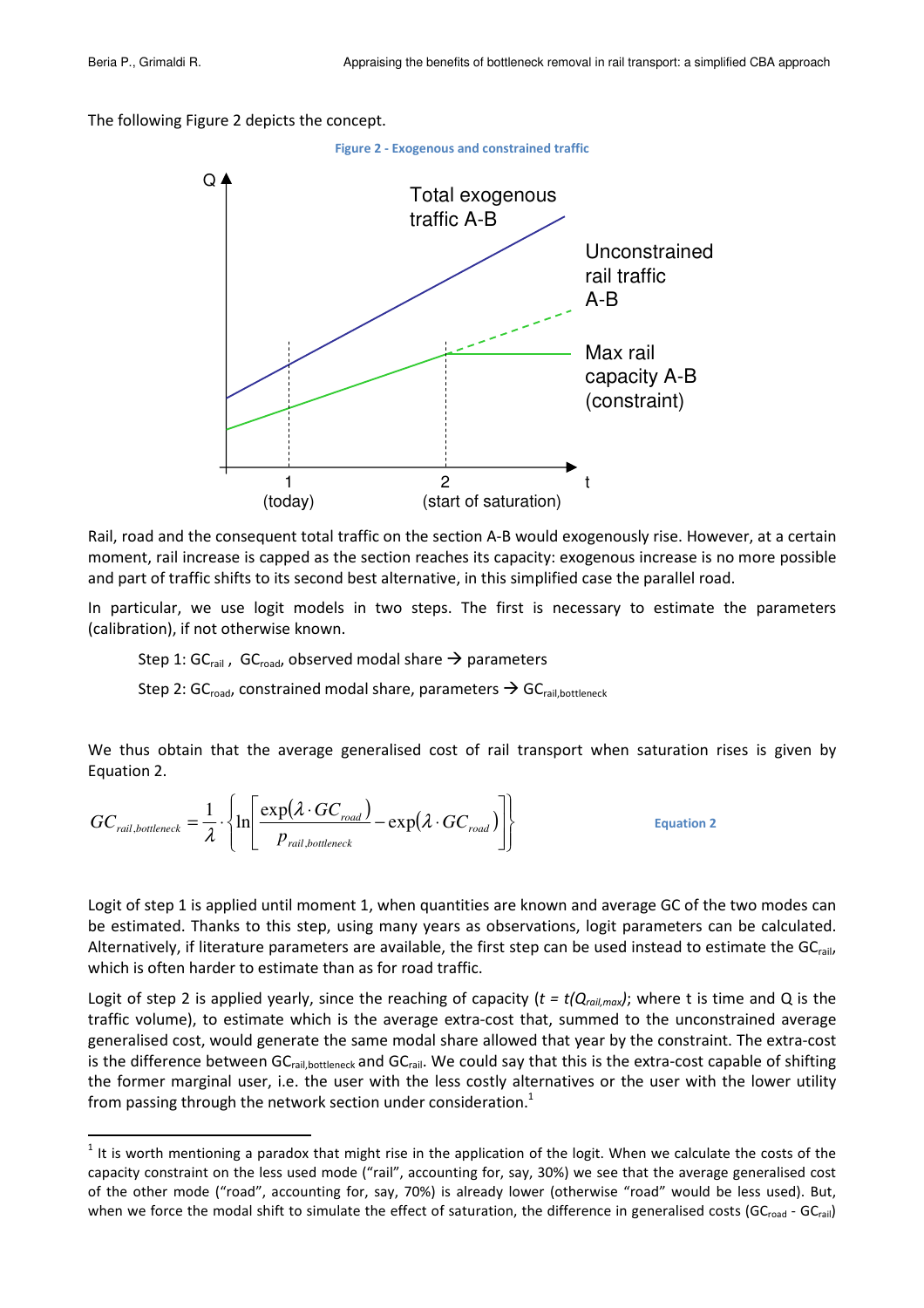



Figure 3 summarises the simulated effect. The imposing of a capacity constraint to the mode "rail" (Q<sub>rail,max</sub>) translates into an increase in the GC of rail<sup>2</sup> (graph A). Consequently, rail traffic stops and levels to the maximum capacity (graph B). This situation is however not infinite (even assuming infinite capacity of "road"), because at a certain point a second best "alternative route" (for example another longer rail path) could become favourable to shifters (graph B). The effect is that the generalised cost increase is capped (shaded are in graph A).

$$
GC_{\text{real},\text{bottleneck},i} = \min \left\{ \frac{1}{\lambda} \cdot \left\{ \ln \left[ \frac{\exp(\lambda \cdot GC_{\text{road}})}{P_{\text{real},\text{bottleneck},i}} - \exp(\lambda \cdot GC_{\text{road}}) \right] \right\}
$$
 Equation 3

However, as it is not known who will actually shift and from where is it coming, it would be impossible to estimate their new costs without further assumptions. What is known is that, coming up to the saturation

<u> 1989 - Andrea Santa Alemania, amerikana amerikana amerikana amerikana amerikana amerikana amerikana amerikan</u>

would be positive, resulting in a benefit of the constraint. This paradoxical result is because the existing users of the "rail" already individually perceive lower generalised costs with respect to average ones and consequently use the mode that has the lower cost for them, even if not lower on average. This paradox is however not a problem if the logit is correctly calibrated, typically introducing a modal constant or assuming (as a parameter) that part of the traffic using the dominant mode is captive, both determining generalised costs coherent with previous calculations.

 $^2$  We will discuss later what this increase actually is (a true price or a rent), according to market conditions.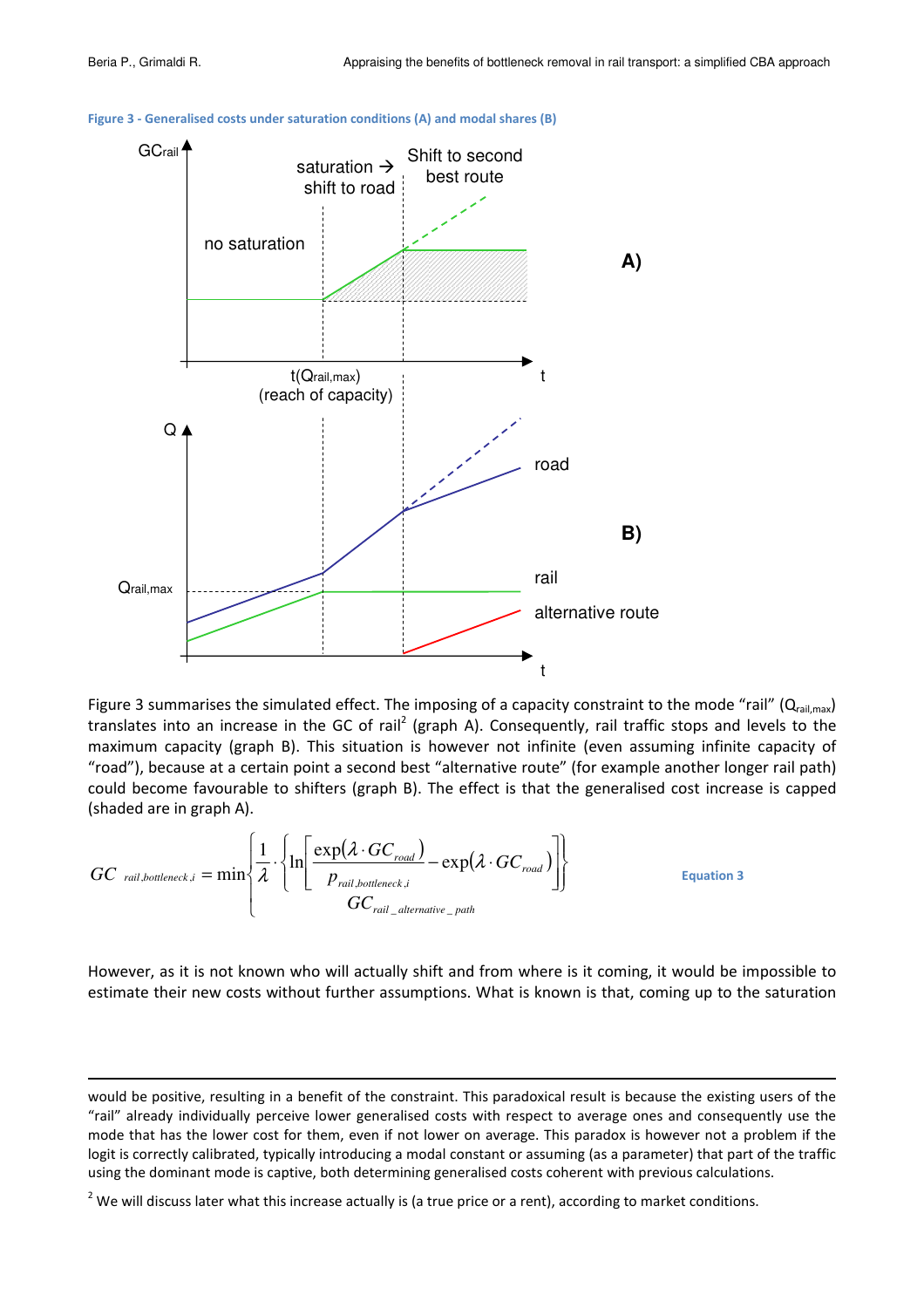of one mode (say, the rail), the users that have the less expensive alternative or lower utility will be those shifting/disappearing first<sup>3</sup>, starting from the former marginal user.

This is summarised in the so called "rule of half", which is the way commonly used in CBAs to overcome the ignorance about the shape of the demand function (Abelson and Hensher, 2001; Kidokoro, 2004; the World Bank, 2005). It assumes that all users are linearly distributed between the former marginal user in the initial situation and the new marginal user in the final situation.



In other words, we do not know for each user its origin and destination, nor the characteristics of the upstream and downstream network. We just know that a certain amount of users would pass with the bottleneck while more would pass if the bottleneck were removed. In both situations, we can measure the costs of the two marginal users.

In conclusion, the logit tells us what is the average generalised cost of transport in both situations and the "rule of half" subsumes the distribution of the non-marginal users.<sup>4</sup>

A similar approach is used by Jorge and de Rus (2004) to evaluate capacity expansion projects in airports.

### 1.3 The scarcity cost of a bottleneck and the benefit from its removal: user surplus

Our assumptions allows to calculate yearly which is the extra-cost associated to a congested network segment that, if imposed to the users, would cause a modal split compatible with bottleneck capacity constraint.

The difference between the normal generalised cost ( $GC<sub>tail</sub>$ ) and the one that simulates the effect of the capacity constraint (GC<sub>rail,bottleneck</sub>), is the extra cost for user, associated to the reaching of capacity. This extra-cost should be applied as a whole to the traffic that remains on the saturated segment, and through the above introduced "rule of half" to the traffic that shifts to the other mode (Figure 5). The "rule of half" subsumes that we don't know how much the shift will cost them, but we know that it will cost something in

<sup>&</sup>lt;sup>3</sup> We assume here that no grandfathers' right exist: the track operator will price differently in case of saturation and users will modify their behaviour consequently, irrespectively of their previous use of the infrastructure. We will discuss further this hypothesis in Section 5.

<sup>&</sup>lt;sup>4</sup> Clearly, both hypotheses are strict. However, the case of absence of any reliable transport model to describe the costs of single users is a common situation in practice and this ignorance would not allow to make a correct CBA.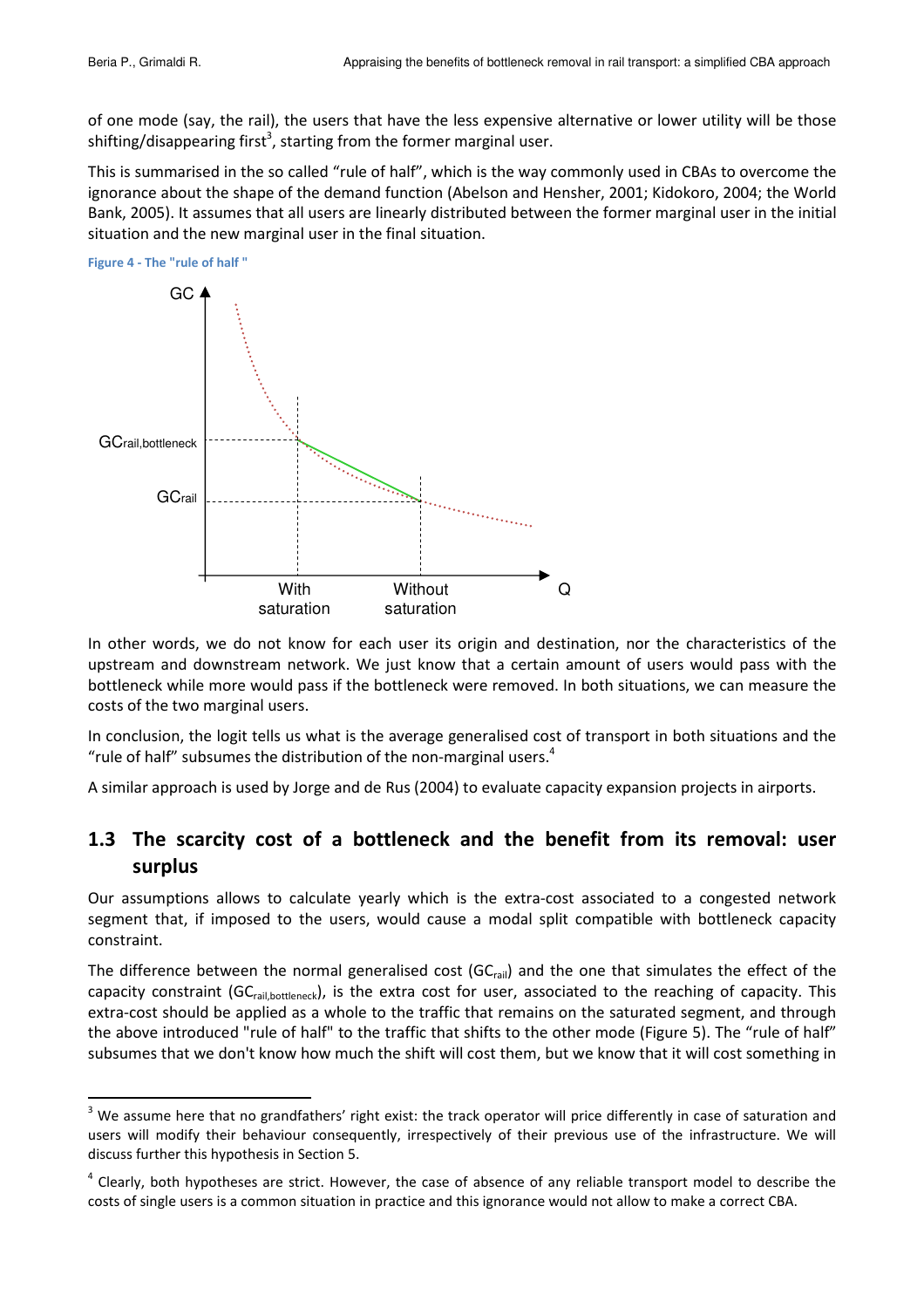between the difference between the GC of the rail before and after reaching the capacity (otherwise they would not have shifted).

Figure 5 - Shadow cost of bottleneck (at year i)



The cost of constraint for the users at year  $i$  is then:

$$
\Delta S_{users,i} = \boldsymbol{R} + \boldsymbol{S} = Q_{\text{tail},\text{max}} \cdot (GC_{\text{tail}} - GC_{\text{tail},\text{bottleneck},i}) + \frac{\gamma_2}{Q_{\text{tail}} - Q_{\text{tail},\text{max}}} \cdot (GC_{\text{tail}} - GC_{\text{tail},\text{bottleneck},i})
$$

This extra-cost is however for the users and does not match with the social cost of the bottleneck. We can divide it into two components: a rectangular part (area "R", the shaded one in Figure 5) is the cost that remaining users "pay" to stay on the saturated line (as a real extra-toll or as a scarcity rent). This, however, is a transfer between the users (more precisely: goods or passengers transported on the line) and another subject (the train operating company, the network manager or the government, according to regulation. See Section 5).

The second component (area "S", the grey triangle in Figure 5) is instead the net surplus loss associated to the users that renounce to travel on the segment (shifting to another path or giving up on travelling).

The social surplus loss of the bottleneck at year  $i$  is then:

$$
\Delta S_i = \mathbf{S} = \mathcal{V}_2 \left( Q_{\text{tail}} - Q_{\text{tail},\text{max}} \right) \cdot \left( \text{GC}_{\text{tail}} - \text{GC}_{\text{tail},\text{bottleneck},i} \right)
$$

This will be one of the benefits when performing the CBA (see Section 6)

### 4. Extended case: networks

The same methodology described above for a single segment, can be extended to a network. In this case every segment is to be treated singularly as above, but the way the different traffic components are allocated to the network must follow an optimisation criterion to be decided and that can introduce some complexity in the calculation.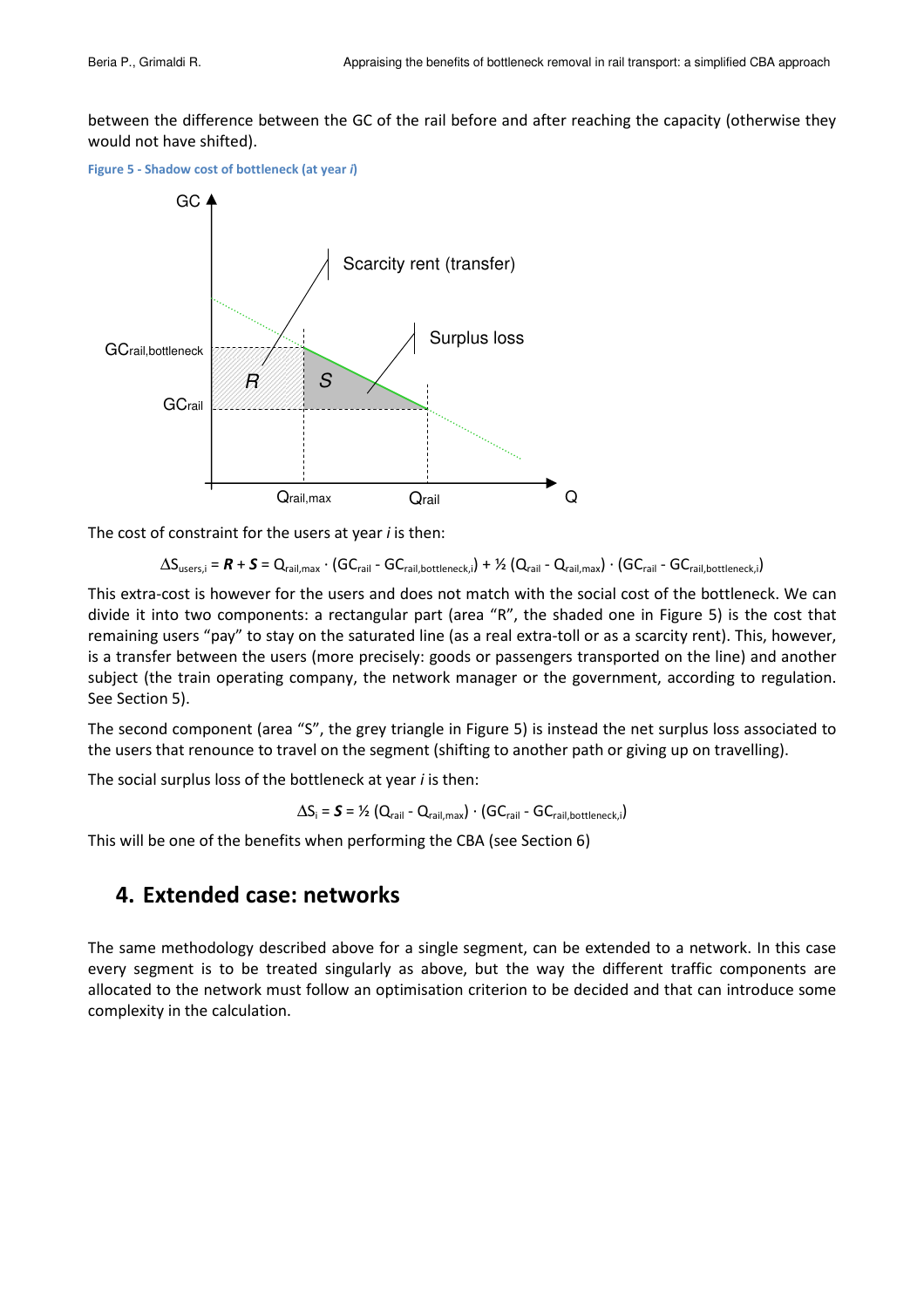



In the left part of example Figure 6 we see a network made of four segments and connecting four origins/destinations. The OD matrix is made of 16 cells and possible paths are two per OD pair. In the right part of Figure 6 an example with just three active relationships (A-C, B-C, B-D) is depicted, each one following a path involving some segments of the network. In particular, one segment is interested by all three OD pairs and two segments are interested by two OD pairs each.

Three different situations may rise.

The first is when one single section (say Section 1 of Figure 6) is saturated by the three traffic components. This case is however trivial, as it must be treated exactly as described in previous Section 3, with the sole difference that the same extra-cost (to be calculated) is applied to three traffic components (via three different logit models) under one capacity constraint.

The second and third case are when two sections (say Section 1 and Section 2 of Figure 6) reach the capacity during the analysed period. In both cases the shadow cost of bottleneck must be calculated as follows:

> a) Each OD pair has a fixed average generalised cost  $GC_{o,d}$ , to which one must add the extracosts  $(K_x)$  to be calculated, one per each section of the network (equal to 0 if no saturation rise), every year.

> > $GC_{o,d,bottleneck} = GC_{o,d} + K_1 + K_2 + ...$

- b) setting all  $K_x = 0$  determines the rise of saturation for the two segments, when the logits (one per OD pair) are performed.
- c) Starting from the most saturated section<sup>5</sup> (say Section 1), the corresponding extra-cost  $K_1$  is calculated in order to have 100% use of capacity ( $Q_{o,d} = Q_{max.o.d}$ ).

In the second case, this extra cost of Section 1 causes a reduction of traffic such as also the other Section 2 falls below saturation. It must be noticed that the model "automatically" determine the new mix of the traffic components (A-C, B-C, B-D in the example), according to their overall generalised cost, once the cost of constraint is included. So it might also happen that all the shifted traffic come from one single OD pair or any other distribution depending on relative GCs.

In the third case the extra-cost  $K_1$  is not sufficient to solve all upstream and downstream saturation problems, including that of Section 2. In this case a second extra-cost  $K_2$  must be calculated and applied to the involved traffic components (only A-C in this example). As the process described is static, this will however lead to a further decrease of flows on Section 1 (now below 100%). Stopping here would clearly

 $5$  This algorithm is the simplest. Other optimisation algorithms may be applied.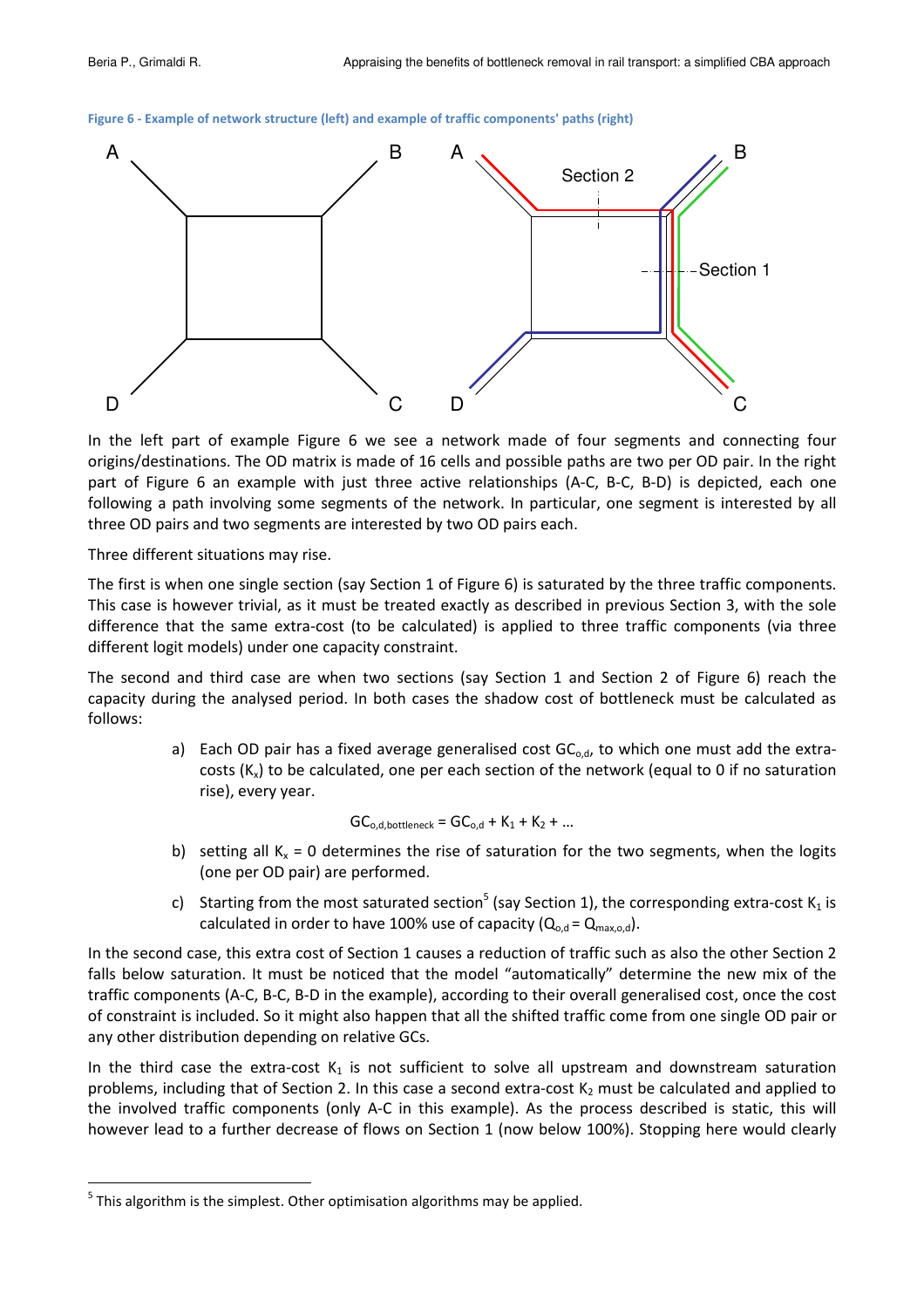provide an overestimation of the cost of the bottlenecks. So, the process can be repeated iteratively (step 3 will decrease the K<sub>1</sub> previously calculated), until equilibrium is reached with all  $Q_{o,d}$  =  $Q_{\text{max},o,d}$ .

## 5. The effect of market conditions on users surplus

As previously mentioned in Paragraph 1.3, the distribution of the extra-cost calculated above depends on the market conditions. In particular, it depends on the presence of grandfathers' rights in the access to the saturated network and on the way access is priced to the final users. Naming the two components of users' surplus as in Figure 5 ( $R$  and  $S$ ), we distinguish into 4 cases, summarised in Table 1.

| case                             |    | 12            |    |    |
|----------------------------------|----|---------------|----|----|
| Cost of scarcity for final users | -R |               | -R |    |
| Extra revenues for TOCs          | +R |               |    |    |
| Extra revenues for the IM        |    |               | +R |    |
| Extra revenues for the Regulator |    |               |    | +R |
| Net surplus variation            | -S | worse than -S | -S | -S |
| ΔS                               | -S | worse than -S | -S |    |

Table 1 - Distributional effect of regulation (sign + is a benefit)

- 1) There is no access regulation and the Infrastructure Manager ("IM") does not exploit the cost of scarcity and thus loses the willingness to pay of users, pricing slots at the same price of unsaturated conditions (this happens for example when applying the "grandfathers' rights" principle). In this case it might happen that:
	- $1.1)$ rain Operating Companies ("TOCs") are able to discriminate their users rising the price and enjoying of monopoly conditions. In this case final users (the passengers or the transported goods) pay and the TOCs benefit of the same amount as a monopoly rent.
	- $1.2)$ OCs do not discriminate users with higher WTP and go on with their "historical" customers applying "historical" prices up to the reach of saturation, whatever is the WTP of lost demand. From the social point of view this is the worst case, but a quantification of surplus loss is not possible as the WTP of included and excluded demand is not known.
- 2) There is no access regulation, but the IM is able to exploit the cost of scarcity, by pricing differently the scarce slots. The TOCs and their customers will pay and the IM will get the extra revenues, generating monopoly extra-profits.
- 3) The Regulator applies scarcity prices for the access to the slots, in order to reflect the calculated cost of scarcity: in this case the demand with higher WTP (through the TOCs) will pay for the extra charge. The remaining demand, with lower WTP from passing in the saturated section, will give up or will find another route. The regulator will re-invest the revenues (not necessarily to solve this bottleneck, that might not be the most socially viable option). This situation is not common, but the most adherent to the effect accounted theoretically by CBA. It is worth noticing that the regulator revenues are not a net benefit, because another component of the market (the users) are paying for it.

It is clear that in all cases what changes is the distribution of the "R" component among the actors of the society according to regulatory conditions. However, in all cases there is a constant surplus loss due to scarcity, that is the component "S" and that represents the surplus loss for the excluded demand. Only in case 1.2 the surplus loss is higher than S, because excluded customers are not necessarily the ones with lower WTP (as happens in other cases). This situation is however very unrealistic, as the TOCs will be probably able to recognise that some of the customers that they do not want to serve are willing to pay more than the "historical" ones.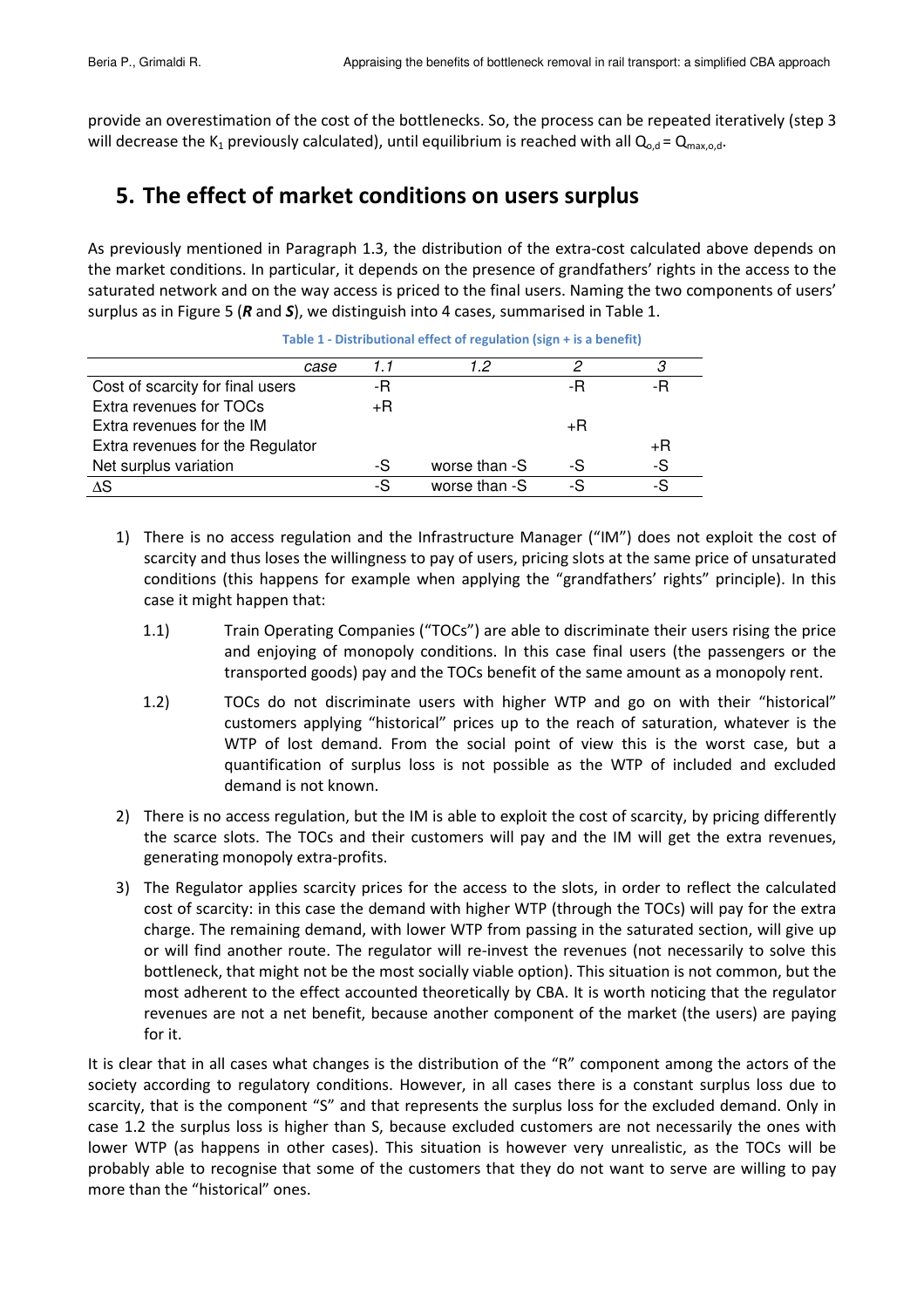In conclusion, these different conditions affect the subject that will "pay" the extra-cost of bottleneck. However, this - if the hypothesis of standard CBA theory holds - has no effect on the social surplus, with the relevant exception of the worst case 1.2.

# 6. A CBA of bottleneck removal projects

In the former sections we have suggested a concise way to evaluate the core benefits of bottlenecks removal in (rail) transport, that is the removal of user surplus loss due to scarcity problems. However, this is not the only aspect related to scarcity problems; moreover, as we said in section 2, a parallel congestion problem exists. In Table 2 we which are the costs and benefits typically related to bottlenecks removal projects, in addition to the surplus loss calculated before (point 5 of Table 2).

Table 2 - General list of costs and benefits to be considered in the appraisal of a rail bottleneck removal

| Costs                                                         |                                                                                  | <b>Benefits</b>                                                                                                                |  |
|---------------------------------------------------------------|----------------------------------------------------------------------------------|--------------------------------------------------------------------------------------------------------------------------------|--|
| 1.                                                            | Investment costs;                                                                | 5. Removal of scarcity problems:                                                                                               |  |
| $2_{-}$                                                       | infrastructure<br>operating<br>and<br>New<br>maintenance costs;                  | - Surplus gain for users that would be otherwise<br>excluded from the saturated rail infrastructure (as<br>calculated before); |  |
| 3.                                                            | Residual value of the investment.                                                |                                                                                                                                |  |
| 4.                                                            | Possible impacts during construction<br>(with respect to existing rail services, | - Saved net external costs due to users that would<br>otherwise shift to other modes or longer paths;                          |  |
| <i>infrastructures</i><br>other<br>the<br>and<br>environment) | - Possible wider economic effects.                                               |                                                                                                                                |  |
|                                                               | 6. Removal of congestion problems:                                               |                                                                                                                                |  |
|                                                               | - improvement in rail service performances (regularity,<br>speed, etc.);         |                                                                                                                                |  |

Here some comments about the other benefits to be added. The cost side (points 1 to 4 in Table 2) is instead quite typical and does not need further comments.

Scarcity problems may cause a shift of some users to more impactful modes or to longer paths after the saturation of the existing infrastructure. This will in turn generate external costs (more accidents, congestion, air and noise pollution, climate change, etc.), if not correctly internalised, to the society. The amount is the difference between gross external costs generated by all the shifting users, before and after the project, and new transport specific taxes (that is, fuel duty but not generic VAT<sup>o</sup>) paid by them. It is worth noticing that, while users' surplus variation is calculated for the bottleneck section of the network only (the up- and downstream effects are taken into account with the "rule of half"), the external costs minus the taxes must refer to the entire path followed by the shifting user, that is usually much longer. Reference values for unit marginal external costs in the EU can be found in CE Delft (2008), while transport specific taxes can be estimated referring to Hyelén et al. (2013) for tax rates and the British Transport Appraisal Guidance (DfT, 2013: Unit 3.5.6) for fuel consumption formulas.

Another voice of benefits caused by scarcity problems that might play a role in bottleneck removal projects is that of wider economic effects (point 8 in Table 2). Wider economic effects represent all those benefits that are not captured by direct benefits to users in a well constructed standard CBA, after allowing for external costs (Vickerman, 2007): literature includes agglomeration economies, increased competition, productivity of firms and network effects. These effects - that can be considered to be negligible in many transport projects – might potentially be significant in bottleneck removal projects: the sharp increase in

 $6$  Actually, VAT applied on fuel duty represent a transport specific tax and should be considered.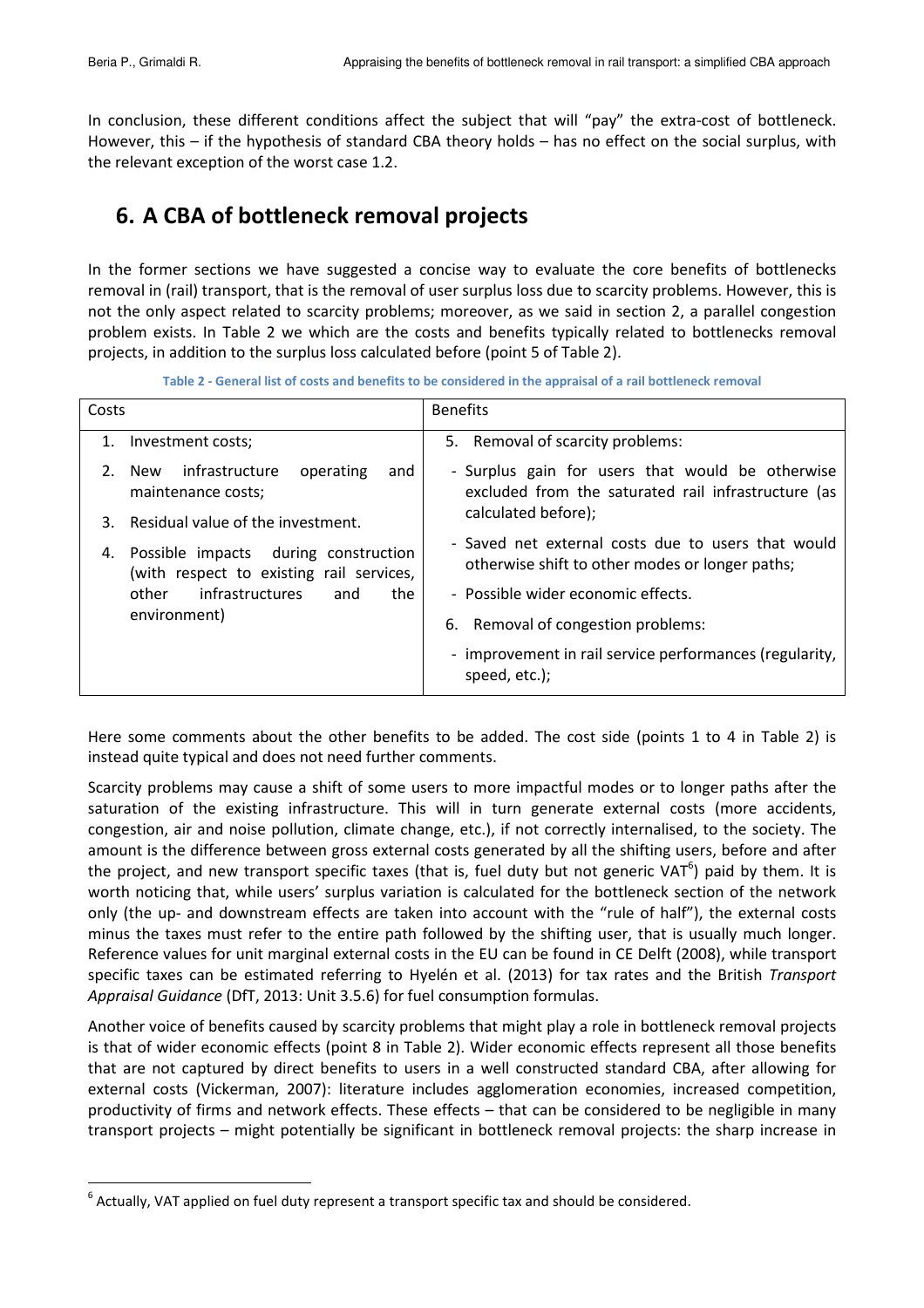perceived generalised costs of transport due to the reaching of capacity – that, as we have seen, partially represents a transfer within the society - might trigger effects which are not transfer.

Unfortunately, the evaluation of wider economic effects usually required complex economic model. An alternative way is the one suggested in the British Transport Appraisal Guidelines (DfT 2013: Unit 3.5.14), but it still needs a lot of detailed and geographically disaggregated data. A parametric estimation of what should be the WEE capable of justifying an otherwise negative CBA of bottleneck removal is thus a more manageable way to give policy maker an answer.

We finally have to consider possible congestion problems, particularly if the chosen maximum rail capacity value is not conservative. Regardless what criterion has been used to determine this value, the performance of rail services will gradually worsen when the number of trains will get closer to this value, in terms of less regularity of the service (more delays) and possible speed reductions. The increase of maximum capacity will thus provide also benefits to the users of those services, in particular passengers, and these must be included in the final NPV. If the capacity value is defined with respect to an average delay value, this can be useful to make an early appraisal.

# 7. Concluding remarks

In this working paper we proposed a simplified approach to estimate the effects of a capacity constraints for one or more segments of a rail network, and assess its removal through a CBA. Using binomial logit models, we can assess the change in the generalised costs of rail transport under saturated conditions and thus evaluate the scarcity costs for the remaining users (which represent a transfer within the society) and the surplus loss of users excluded from the saturated rail infrastructure (which is instead a net social cost of the bottleneck). The paper is supplemented with indications about how to evaluate the other possible benefits of bottleneck removals, that is improvement in rail service performances, saved net external costs due to users that would otherwise shift to other modes or longer paths and possible wider economic effects.

## 8. Bibliographical references

Abelson, P. and P. Hensher, 2001. "Induced travel and user benefits: clarifying definitions and measurement for urban road infrastructure," in Hensher D. and K. Button (eds.): Handbook of transport systems traffic control, Handbooks in Transport 3. Elsevier, Pergamon;

Cascetta, E. (2001). Transportation systems engineering: theory and methods, Vol. 49, Springer.

CE Delft (2008). Handbook on estimation of external costs in the transport sector. Internalisation Measures and Policies for All external Cost of Transport (IMPACT). Version, 1.

DfT (2013), Transport Analysis Guidance, Department for Transport, London (UK). Website: http://www.dft.gov.uk/webtag

EC-EIB (2005), RailPAG: Railway Project Appraisal Guidance, European Commission and European Investment Bank.

Eliasson, J., & Borjesson, M. (2012). On timetable assumptions in railway investment appraisal. In Transportation Research Board 91st Annual Meeting(No. 12-2124).

Jorge, J., D., & de Rus, G. (2004), "Cost-benefit analysis of investments in airport infrastructure: a practical approach", Journal of Air Transport Management, 10, 311-326.

Kidokoro Y. (2004). Cost benefit analysis for transport networks. Theory and application. Journal of transport Economics and Policy, vol. 38, part 2, 275-307.